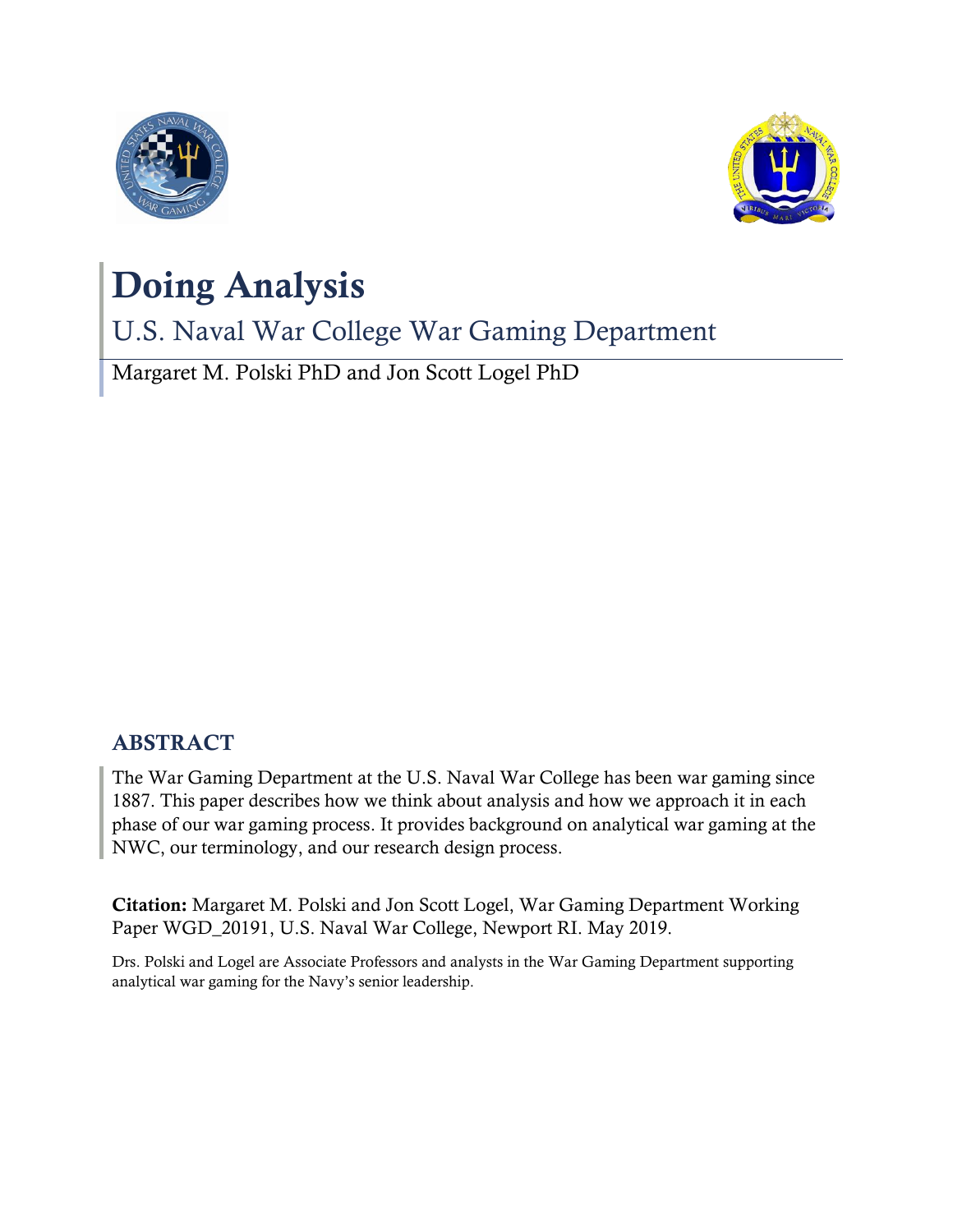



The War Gaming Department (WGD) at the U.S. Naval War College (NWC) has been war gaming as a means to explore military decision challenges since 1887. Today, the WGD principally executes analytical war games to address Navy senior leaders' most difficult questions about war fighting.<sup>1</sup>

In our view, analytical war gaming is a flexible method for analyzing and experiencing strategic and operational decision-making and interaction. It is a tried and true approach to rapidly advancing knowledge about warfighting challenges. In a joint and combined arms environment, war gaming also provides the opportunity to build and sustain essential working relationships across services, partners, domains, and theaters.<sup>2</sup>

From an analytical perspective, war games, like real war fights, are unique events. The results that emerge from a single analytical war game are specific to the problem, purpose, objectives, and research questions that provide a framework for design and execution, the participants, and the event. In order to produce insights that are useful for command decision making, analysts must use a disciplined method, adhere as closely as possible to the principles of scientific inquiry, and identify the strengths and limitations of their work.

In the sections that follow we elaborate on how we think about analysis. The first section provides background on the development of analytical war gaming at the NWC, our terminology, and our research design process. The second section explains how we approach analysis in each phase of our war gaming process. The final section summarizes and provides advice.

# Background

l

Analytical war gaming at the NWC is based on the work of Captain William McCarty Little, Captain Wilbur Van Auken, and Francis McHugh. These early military operations researchers developed war gaming at the College over a period that spanned the founding of the college, the interwar period, and the Cold War era. McCarty Little is credited with introducing war gaming to the Navy, and he wrote a number of papers on the topic in his time at the NWC.<sup>3</sup> Van Auken established a research

<sup>&</sup>lt;sup>1</sup> The WGD defines analytical war gaming as a systematic research method for analyzing war fighting decisions and decision-making behavior. A war game is a representation of a decision-making challenge, which may or may not closely resemble what we can or will observe in the naturally occurring world. It is a representation of "real warfare" in the sense that players are making real war fighting decisions. From a practical perspective, analytical war gaming provides an opportunity to think deeply about policy, strategy, operating concepts, operating plans, or course of action; rehearse decision-making; or create a learning experience for participants in making decisions and experiencing the effects of interaction with an aggressive competitor.

<sup>&</sup>lt;sup>2</sup> The U.S. military is a joint force (Air Force, Army, Coast Guard, Marines, and Navy) that prepares to fight in combined arms with coalitions and other partners in all warfighting domains (air, space, land, the surface of the oceans, undersea, and in the littorals) using a full range of hard and soft power capabilities including cyber and other information operations.

<sup>3</sup> McCarty Little was appointed in 1887 as a member of the faculty and developed two-sided war gaming at the College Hank J. Brightman and Melissa K. Dewey, "Trends in Modern War Gaming: The Art of Conversation," Naval War College Review 67, no. 1 (Winter 2014), pp. 17–30. McHugh also credits McCarty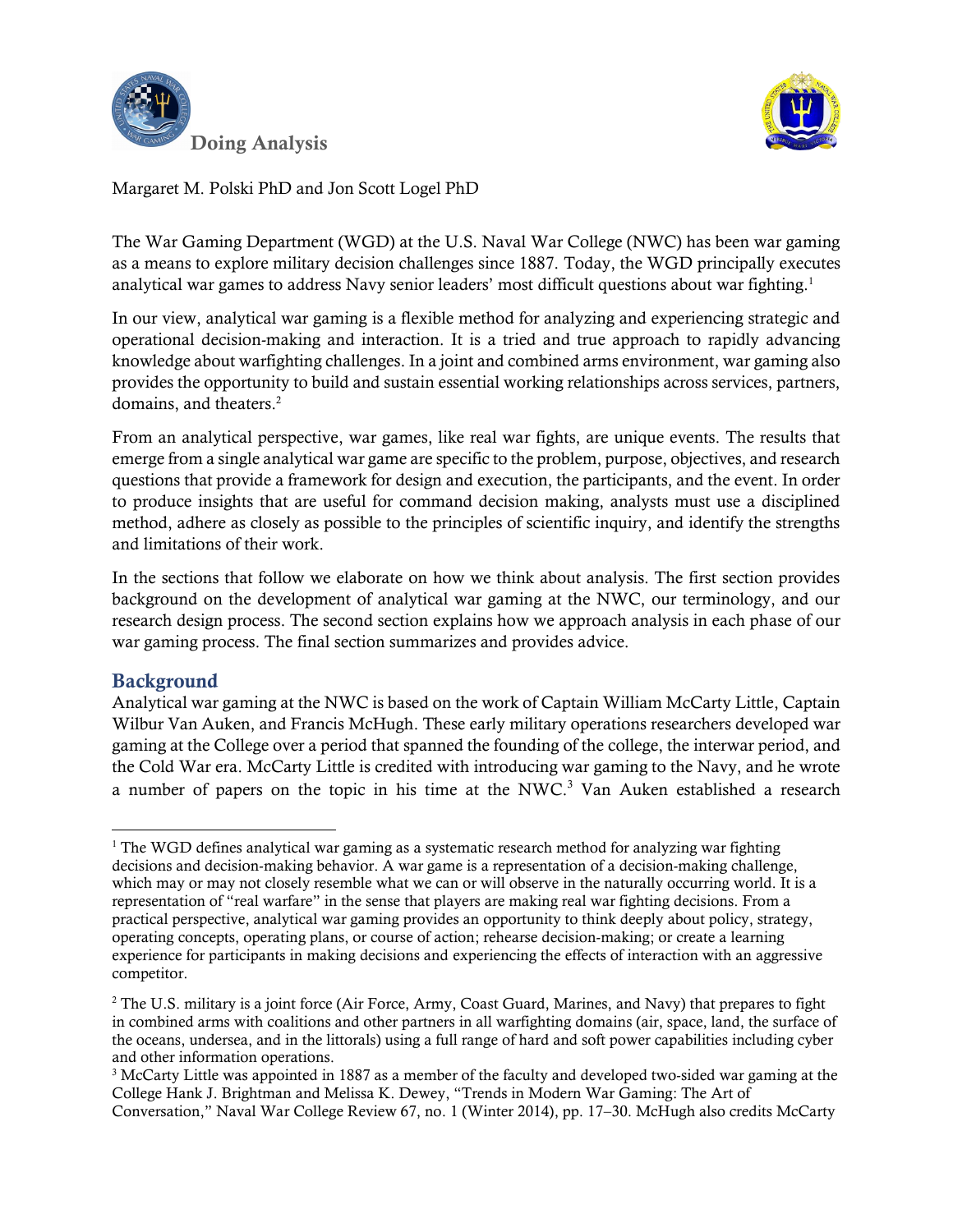



department in war games at the College in 1932, and was one of the first to analyze systematically the BLUE-ORANGE games of the interwar period. <sup>4</sup> However, it is McHugh who is most closely associated with developing and documenting the methodological approach that the WGD uses today.<sup>5</sup> His definition of analytical war gaming, which incorporates the definition McCarty Little articulates in a lecture at the NWC in 1912, is called-out in the textbox.*<sup>6</sup>*

*"A war game is a simulation, in accordance with predetermined rules, data, and procedures, of selected aspects of a conflict situation. It is an artificial - or more strictly - a theoretical-conflict '… to afford a practice field for the acquirement of skill and experience in the conduct or direction of war, and an experimental and trial ground for the testing of strategic and tactical plans'."*

Francis McHugh (1966)

l

As Figure 1 shows, the WGD is an integral part of the U.S. Navy's (USN) research enterprise and supports national defense strategy and operational design. The USN uses war gaming to research military operations, provide experience in decision making, educate personnel, and shape critical decisions and investments. The WGD is responsible for designing and executing war games to help leadership and their staff better understand their most vexing dilemmas. WGD war games are designed to challenge the assumptions underpinning joint and naval operating concepts and plans,

Little with introducing war gaming in the College: see Francis J. McHugh, *Fundamentals of War Gaming*, 3rd Edition, U.S. Naval War College (1966). McCarty Little's papers on war gaming include "Rules for the Conduct of War Games," Naval War College, Newport RI (1901 and 1905); "The Strategic Naval War Game or Chart Maneuver," *U.S. Naval Institute Proceedings,* Vol. 38, No. 4, Whole No. 144 (1912); and "The Chart Maneuver," Naval War College, Newport, RI (1920).

<sup>4</sup> Jon Scott Logel reports on Van Auken's appointment as Director of the Research Department at the College and his team's work analyzing war games in the inter-war period. See Jon Scott Logel, "Captain Van Auken and the Research Department of the Naval War College: Considerations of Analytical War Gaming in the Decade Before Midway," paper prepared for the 2017 McMullen Naval History Symposium, US Naval Academy, 14-15 September 2017. Also see, John M. Lillard, *Playing War: War Gaming and U.S. Navy Preparations for World War II*, page 100, University of Nebraska Press (2016).

<sup>5</sup> For a professional war gamer's perspective on McHugh's influence see David DellaVolpe's "Forward" to the Naval War College reprint of McHugh's 1966 volume. McHugh's influence is reflected in the current U.S. Naval War College *War Gamers' Handbook: A Guide for Professional War Gamers*, which was edited by Shawn Burns (2014).

<sup>6</sup> See McHugh (1966). McCarty Little's 1912 lecture, which is entitled "The Strategic Naval War Game or Chart Maneuver," is reprinted in *U.S. Naval Institute Proceedings*, Vol. 38, No.4, Whole No. 144. The U.S. Department of Defense Modeling and Simulation Glossary defines a war game as: "A simulation game in which participants seek to achieve a specified military objective given pre-established resources and constraints." War gaming is defined as; "Simulating, by whatever means, a military operation involving two or more opposing forces, using rules, data and procedures designed to depict an actual or assumed live situation."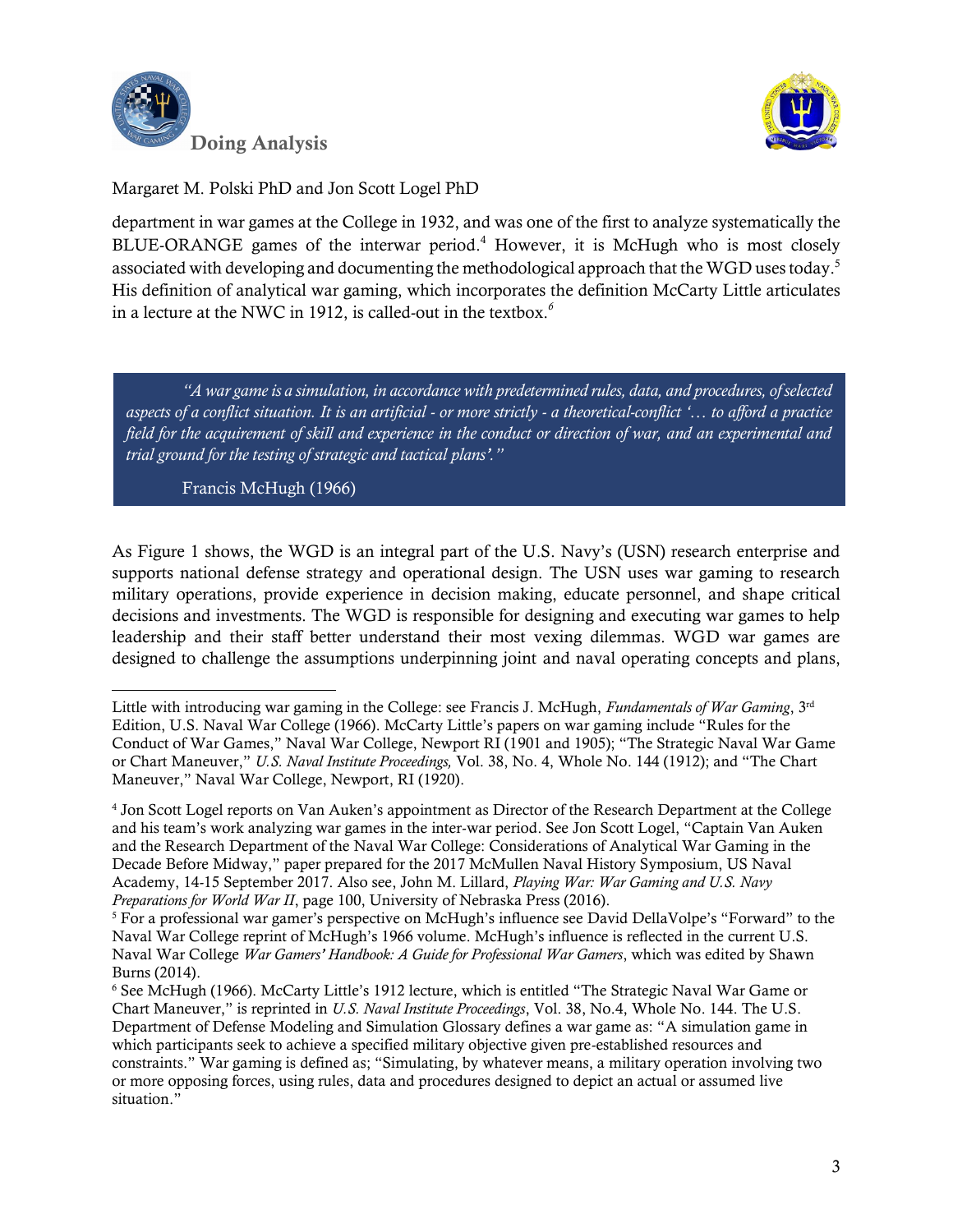



identify critical issues for further analysis, and produce a "punch list" for action. Every analytical war game has educational and experiential as well as research components: Typically a fleet commander's objectives for a war game include not only gaining insights, but also providing an opportunity for senior staff to experience decisions when executing a concept or planning against an aggressive adversary.

In our experience, a successful analytical war game addresses the research questions and generates questions that inform further analysis, exercises, experiments, and planning. At the end of a war game, the sponsors and participants should have a better understanding of what they know, what they need to learn more about, and where they need to focus refinements. A well-designed war game properly analyzed can also have implications for national security policy, strategy, and naval enterprise management.



#### Figure 1: The U.S. Navy's Approach to Analyzing and Researching War-Fighting

Source: Adapted by the authors based on Mr. Patrick Molenda's and RADM John T. Palmer's classified briefing, "Integrated Training, War Gaming, and Modeling and Simulation," dated 14 December 2017

Today the WGD uses a team research method that includes steps that are typical in professional research design modified to accommodate the USN's applied research requirements. Most of our war games investigate questions related to executing maritime concepts of operations and plans in a joint, multi-domain, coalition environment. While we regularly design and execute war games for joint military operations planning courses, our primary responsibility is to investigate challenges identified by the Navy's CNO and fleet commanders. Hence most of our war games are classified and as analysts, we are required to work with our war game teams to ensure that we can draw implications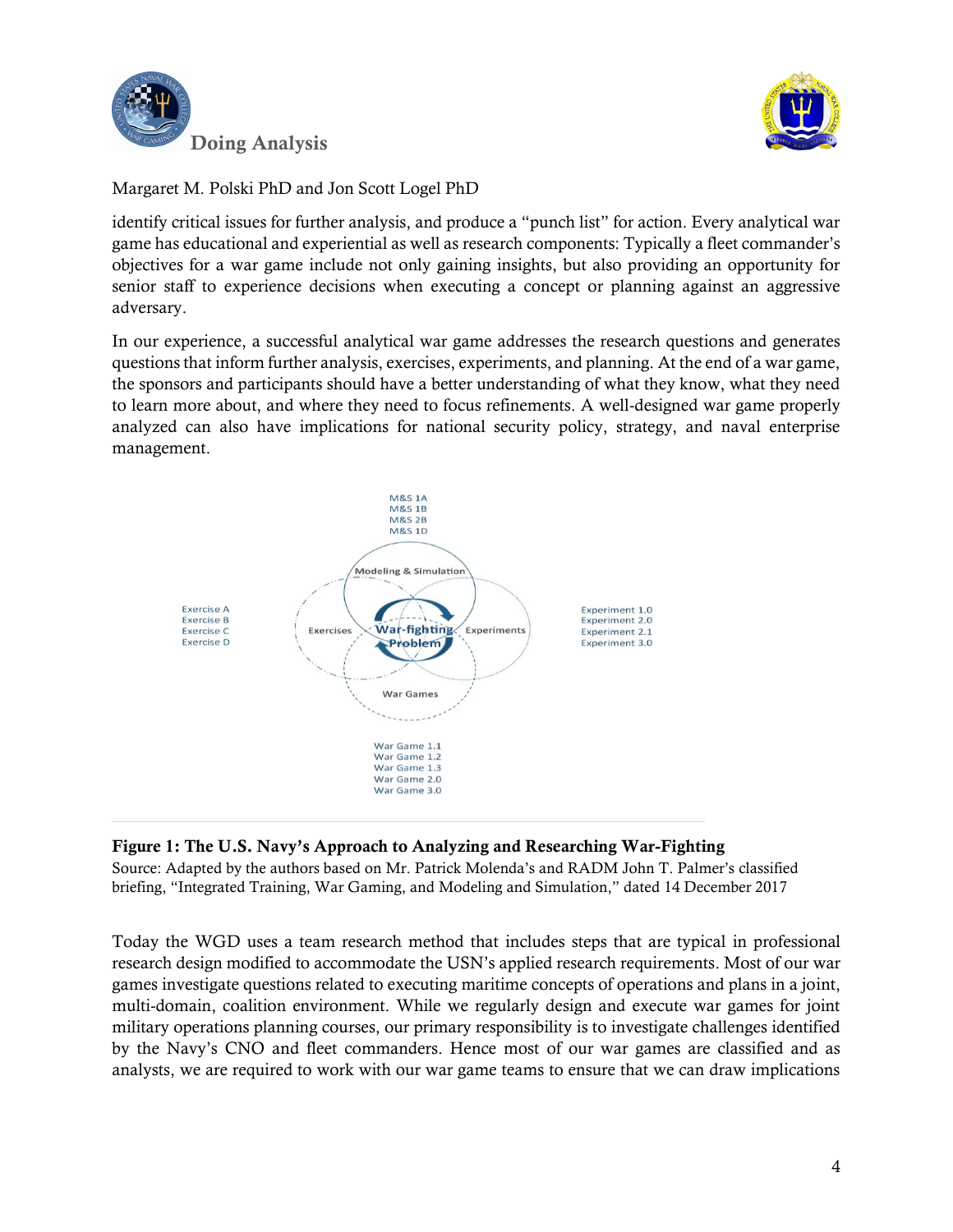



from play that inform strategy, operational design, and organizing, manning, training, and equipping the force.

# Approach

Each fiscal year the CNO's staff asks fleet commanders to submit war game proposals. The WGD reviews these proposals and makes recommendations to the CNO's staff about which proposals are best suited to war gaming and will contribute to the USN's analytic agenda. Once the CNO decides on a war game plan, the WGD develops a schedule for the fiscal year and assigns a team to execute each of the war games in the schedule.

A WGD war game core team includes a director, analyst, designer, developer, knowledge manager, and logistician.<sup>7</sup> As the war gaming process unfolds, a lead adjudicator is integrated into the core team. The analyst provides the framework for designing and developing a war game, builds a data collection and analysis plan (DCAP), and a team to execute the plan (DCAT). The analyst leads the team in collecting data on players' decisions and decision making processes during play, analyzes these data, and drafts war game reports for peer review. Peer reviewers typically include war game team members, members of the WGD including the Chairman of the WGD and his deputy, and command staff.

The WGD's analytical war game research process, which is depicted in Figure 2, includes seven phases: tasking, design, development, testing, rehearsal, execution, and reporting. All WGD war games begin with analysis and integrate analysis into each phase of the war gaming process. However, as the following sections describe in more detail, analytic goals and tasks differ across the phases.

The WGD's disciplined approach to analysis makes it possible for other war gamers to replicate or repeat a war game, to iterate on some aspect of a war game in subsequent research, and to understand how war gaming and war game findings fit in a broader military operations research agenda that includes other research methods such as modeling and simulation, experiments, and exercises.<sup>8</sup>

 $\overline{a}$  $^7$  For detailed descriptions of the NWC WGD's war gaming methodology, see McHugh (1966) and Shawn Burns Ed. *War Gamers' Handbook: A Guide for Professional War Gamers*. U.S. Naval War College. 2015. <sup>8</sup> By "replicate" we mean that another equally capable research team could duplicate the analysis using the same data and obtain the same insights or findings. By "repeat" we mean that the same game design could be played again by another research team or the same research team with the same players or another group of players. By "iterate" we mean that a new game could be designed and played that would represent the next step in a series of inquiries with respect to the war-fighting challenge. For a more comprehensive discussion of how the WGD situates itself in military operations research, see Margaret M. Polski, "Back to Basics: Research Design for the Operational Level of War," Naval War College Review, Forthcoming Summer 2019, Vol. 72, No. 3, and War Gaming Department Working Paper WGD\_20181, U.S. Naval War College, Newport, RI. April 2018.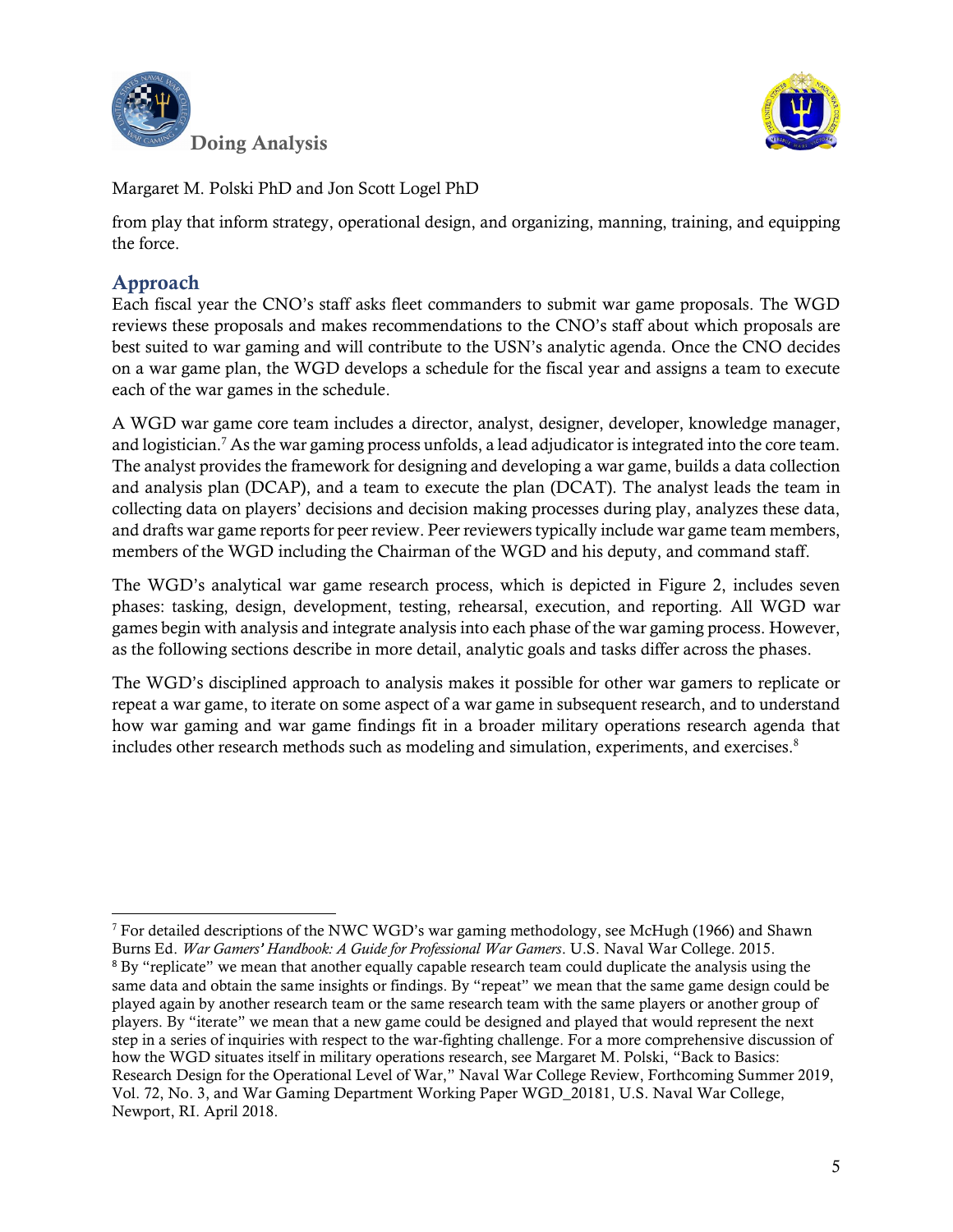





Figure 2: U.S. Naval War College War Game Department Research Design Process Source: Author's extension based on Shawn Burns Ed. "War Gamers' Handbook: A Guide for Professional War Gamers." (2015)

# War Game Analysis and Tasking

The overall team goal in the tasking phase is to reach agreement with the fleet commander about the problem, purpose, and objectives for the war game. At the end of the phase, which includes an initial planning conference (IPC) with the commander and relevant staff, the WGD executes a final proposal and schedule for the war game.

Working from the preliminary war game proposal and prior knowledge, the analyst begins building a "literature review." The literature review, which often continues through the development phase of the war gaming process and even in post-game analysis, involves identifying and reviewing the results of other relevant studies, exercises, experiments, and war games to inform the problem, purpose, and objectives for the new war game. The analyst asks the following questions when conducting this review:

- 1. What are current policy, strategy, and operational design challenges in the commander's area of responsibility (AOR)?
- 2. What does the USN know now about warfighting challenges in the AOR based on previous research, what is the extent of the available evidence, and what is the quality of the evidence? What don't we know or what haven't we previously studied?
- 3. What doctrine, concepts, plans, instructions, and assumptions address operational challenges in the AOR and how well are they supported by evidence?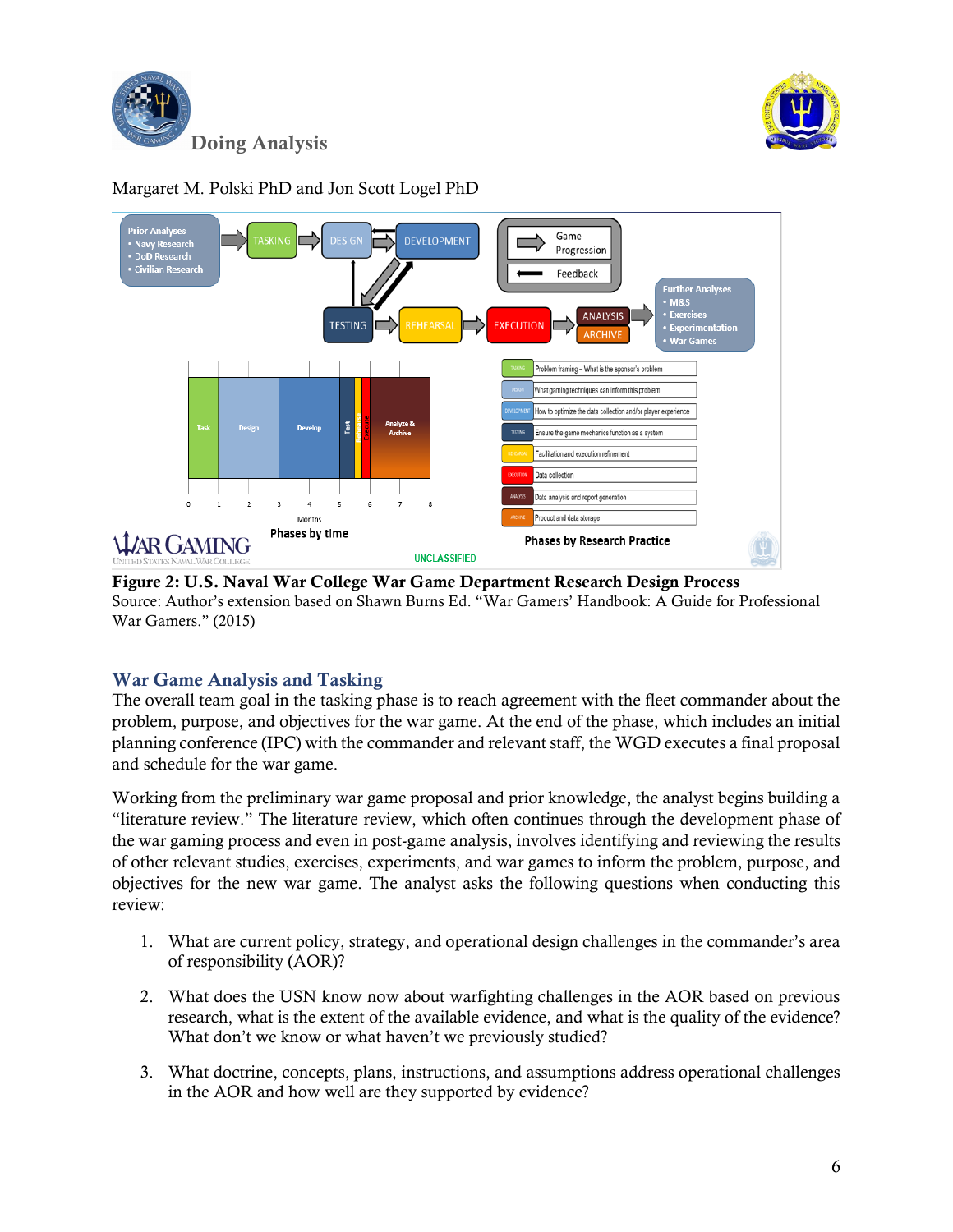



Based on the literature review, the analyst helps the war game team draft an initial statement of problem, purpose, and objectives for the war game, which is then discussed and refined in the IPC. WGD analysts typically participate in planning conferences with the war game director, designer, commander, and staff. The text box provides an example of a war game framing statement.

> Problem: *We need to refine our maritime planning products in light of changes in the adversary's capabilities*

Purpose*: Challenge existing planning framework assumptions in order to identify warfighting strengths and weaknesses*

Objectives: *1) Specify ways of employing capabilities to execute the planning framework; 2) Identify the scale and scope of risk to force and mission; 3) Develop a deeper understanding of the nature of the fight if the planning framework is executed.*

# War Game Analysis and Design

The team goal for the design phase for an analytical war game is to develop a design document, which serves as a framework for how the war game will be developed and executed.

As the WGD team moves into the war game design phase, the analyst continues to build the literature review, develops research questions or hypotheses to guide war game design, selects a primary analytic approach, and begins to draft the DCAP.

Immediately following the IPC, the analyst works with the team to develop a set of research questions or hypotheses (or both), and maps them to the war game problem, purpose, and objectives. This mapping provides the blueprint for war game design, development, execution, data collection, analysis, and reporting. We use classic war-fighting factors (time, space, and force) and functions (command and control, intelligence, fires, protection, maneuver, sustainment, and cyber) to systematically identify warfighting challenges potentially associated with the problem, purpose, and objectives for the war game. Figure 3 provides an example of a research logic map.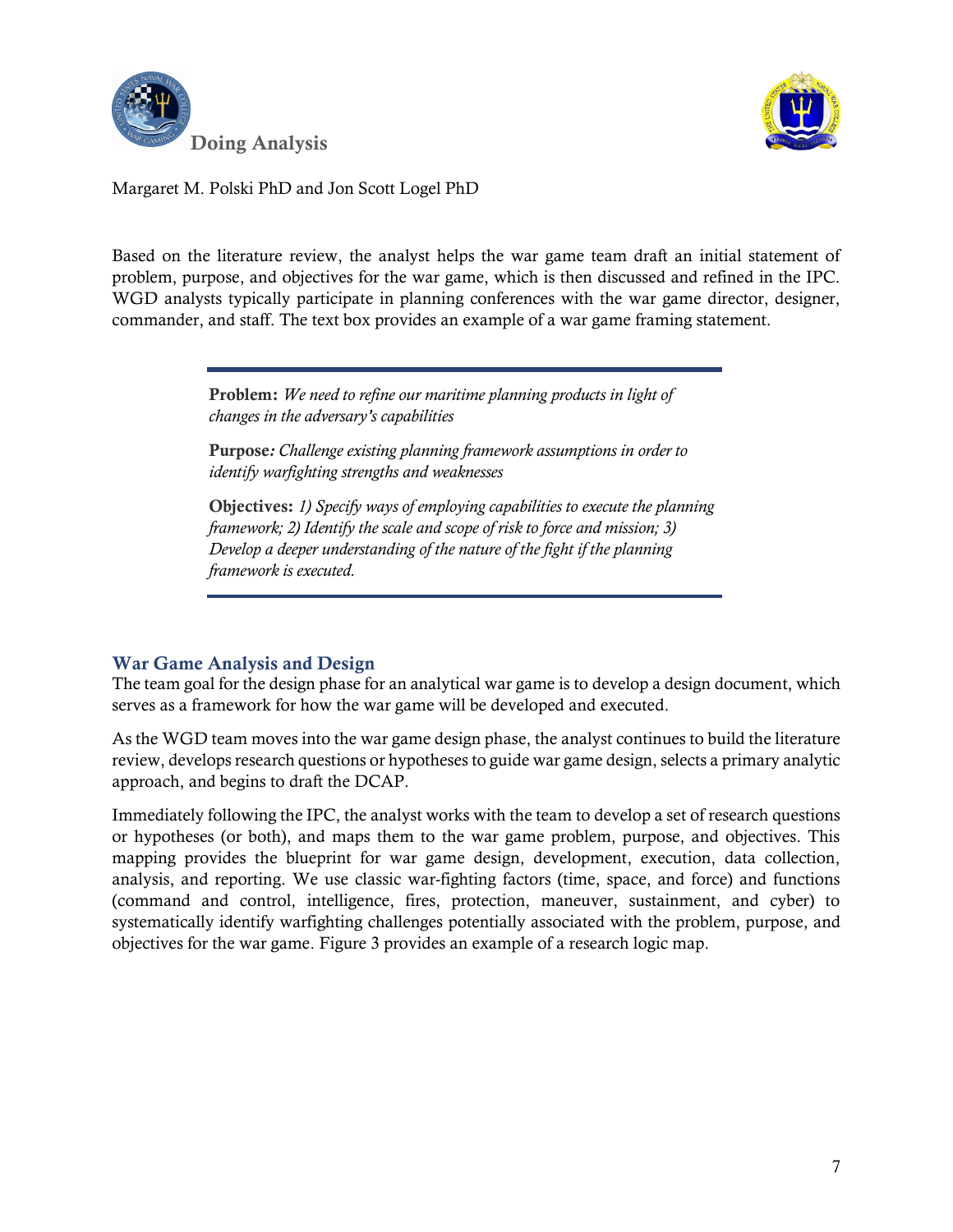





#### Figure 3: Research Logic Map

The process of developing a research logic map includes selecting a primary analytic approach. WGD analysts use one of two primary approaches depending upon the nature of the research challenge: inductive or deductive. An inductive approach is well-suited to problems that have well specified assumptions, such as a concept or plan. A deductive approach is well-suited to problems that require investigating unexplored territory such as how to fight using a particular capability or identifying critical issues associated with particular warfighting functions.

Using an inductive approach, an analyst identifies critical warfighting questions or assumptions, (re)states them as hypotheses, collects data on war game play, and then determines whether these data support, do not support, or provide ambiguous support for the hypotheses. For example, Figure 3 illustrates the research logic for investigating a joint planning framework and identifying considerations for a maritime support plan. Using an inductive approach, research question number one could be restated in the form of a hypothesis: H1: The plan does not enable delivery of adequate fires.

Using a deductive approach to understanding maritime support planning considerations, an analyst could formulate research questions such as those illustrated in Figure 3, collect data on war game play, and then look for patterns in the data that logically shed light on the research questions. A deductive approach allows the analyst to mine the data to discover interesting insights that go beyond the research questions. By contrast, an inductive approach requires the analyst to focus data analysis rather single-mindedly on the research hypotheses.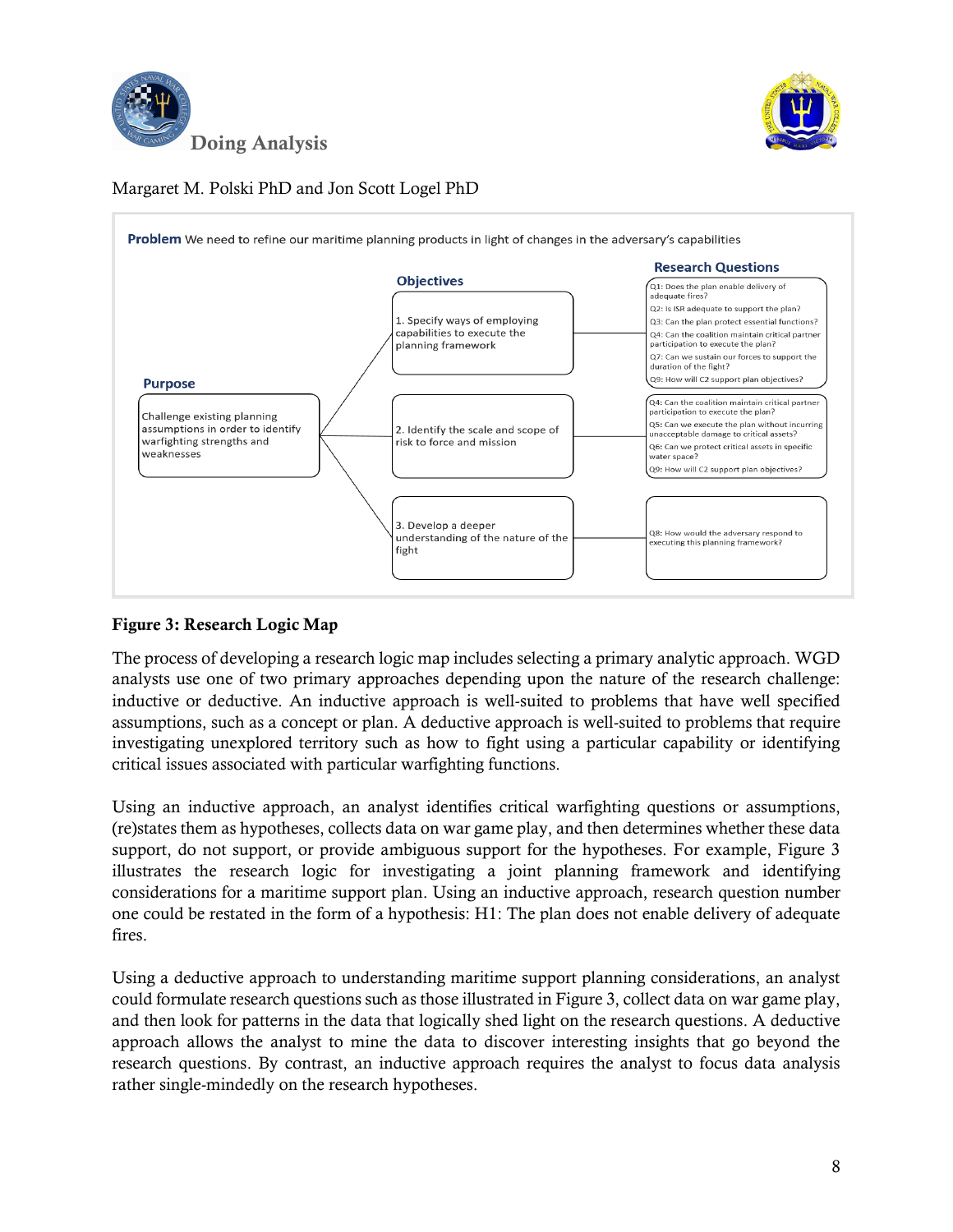



In our experience, both inductive and deductive approaches to war game data analysis are useful and the best approach includes elements of both. For example, an inductive analysis can address the hypotheses but it can also include interesting insights from war game play that were not contemplated in the research design. Similarly, a deductive analysis can be very focused in the way it addresses the research questions.

After developing a research logic map, the analyst begins drafting the DCAP, which incorporates other research findings related to the war game and describes how the data collection and analysis team (DCAT) will collect, analyze, and report on data generated from war game play. The DCAP, which we discuss in more detail in the next section, includes the following elements:

- Background or context for the war game including prior research findings
- Problem
- Purpose
- Objectives
- Research questions or hypotheses
- Player and data collector requirements
- Analytic strategy
- Type and structure of data to be collected
- Data collection and analysis processes and tools
- Bias mitigation strategies and caveats

In addition to guiding design, development, adjudication, and reporting activities, the research logic map helps define requirements for player expertise. For example, the research logic map depicted in Figure 3 requires a war game design that encourages the players to think critically and specify in detail how they would coordinate across task forces, coalition partners, and other entities to achieve the end states envisioned by the planning framework. In addition to the commander, command staff, and coalition partners, the war game research logic requires players with experience and expertise in how the adversary fights; strategy; planning; joint, coalition, and maritime warfighting in all domains; maritime law enforcement; national policy and law; international law; public affairs; and strategic communication.

#### War Game Analysis and Development

The WGD team goal for the development phase of an analytical war game is to create an engaging, playable war game that will rigorously address the problem, purpose, objectives, and research questions. All of the war game products, processes, and technology are conceptualized and prototyped in this phase.

In the development phase the analyst continues to build the literature review and DCAP. This requires close consultation with the designer and the developer to specify the type of data war game play will generate, how it will be generated, and by whom (or what). The analyst must take a keen interest in information flows, inputs provided to players, formats and templates for player submissions, the organization of the sequence of player activities, the adjudication process, and the structure of after action sessions.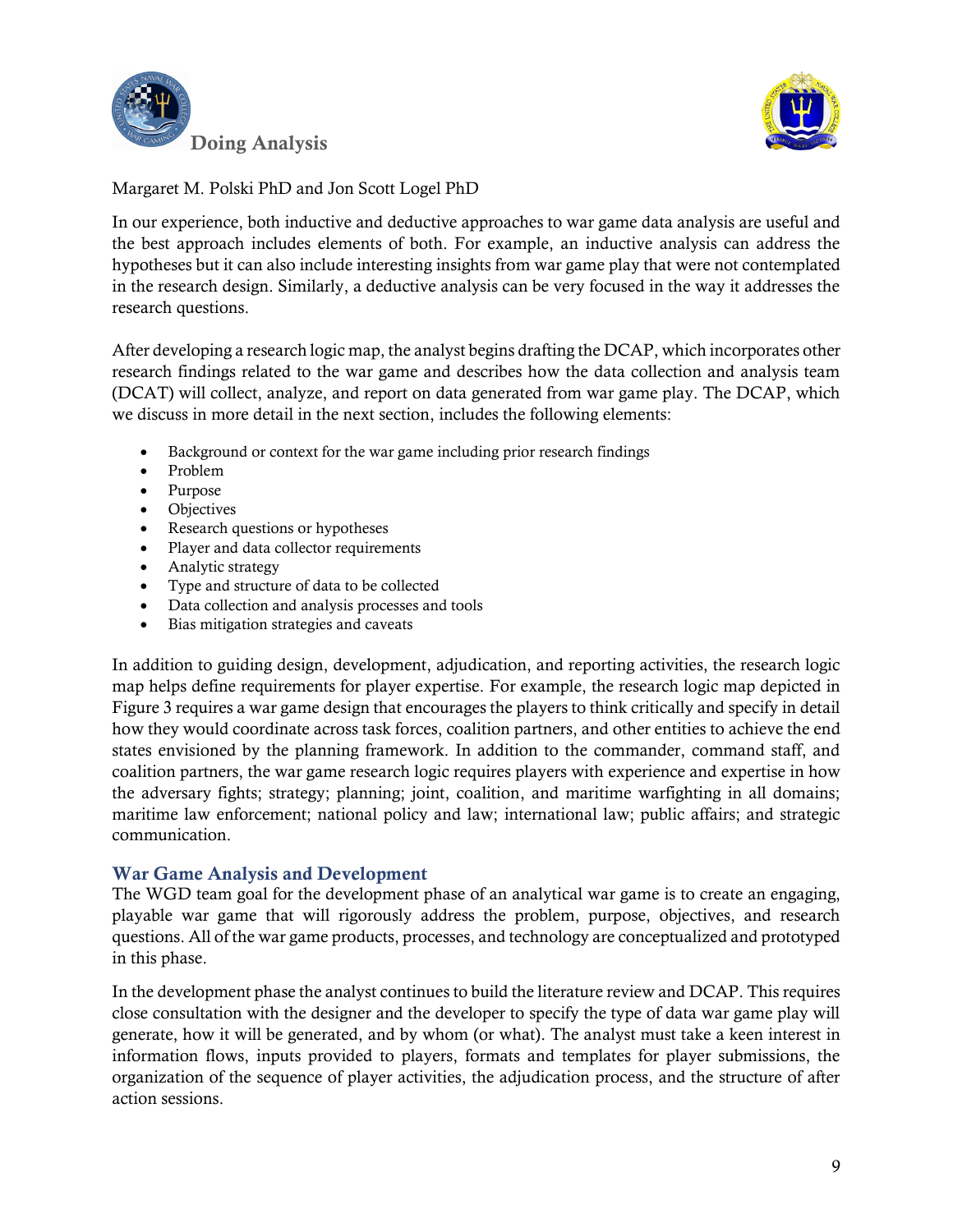



A key role of the analyst in the development phase is to ensure that the team collects and analyzes data on war game play that can address the research questions or hypotheses as unambiguously as possible. A WGD analyst's primary concern in the development phase is rigor. Measures of rigor include validity, or the extent to which the way the war game is designed and executed generates findings that actually measure what the team intends to measure; reliability, which refers to whether the team's measuring procedures used in the same way will produce the same measure; and replicability, or the extent to which another analyst could duplicate the analysis using the same data and reach the same conclusions.<sup>9</sup> Achieving rigor in war gaming includes taking steps to minimize bias and error in war game procedures, and ensuring that procedures are as simple as possible.

In the development phase, the analyst is principally focused on two components of the DCAP: 1) the type and structure of data that will be collected in the war game, and 2) data collection and analysis processes and tools.

#### *Data*

l

From an analytical perspective, the usefulness of a war game to a commander ultimately depends upon the quality and structure of the data generated in play. If play does not generate the data an analyst needs to provide rigorous insights that can inform command decisions including those associated with doing further analyses, it is a dreadful waste of time and resources.

Figure 4 illustrates the way we think about war gaming, data collection, and analysis. The commander is responsible for making decisions about how to address threats in a particular part of the world. These threats, and the trade-offs associated with alternative courses of action give rise to any number of dilemmas. As war gamers, we help the commander focus on and critically investigate one of these dilemmas. In the example we have been using thus far, our commander is presented with a planning framework for a joint warfighting plan and s/he must provide guidance to staff who are tasked with developing a maritime component plan that will support the joint plan objectives.

Continuing with our example, as analysts, we help the war game team and command staff identify some of the most critical assumptions of the joint planning framework from a maritime perspective in terms of warfighting factors and functions. Then we raise questions about these assumptions based on what we know about operating in the area. Once there is consensus about the research focus, we work with the war game team to design a war game that will generate the data we need to address our questions as rigorously as we can.

<sup>9</sup> Our definitions of validity, reliability, and replicability are drawn from King, Keohane, and Verba (1994). Campbell and Stanley, who are concerned with experimental design, distinguish "internal validity" from "external validity." Findings have internal validity if we can say that the experimental treatment made a difference in a specific experimental instance. External validity refers to the extent to which findings can be generalized across other populations, settings, treatment variables, and measurement variables (Donald T. Campbell and Julian C. Stanley, *Experimental and Quasi-Experimental Designs for Research*, Rand McNally College Publishing Company (1963). For a general primer on research design and planning, see Paul D. Leedy and Jeanne Ellis Ormrod, *Practical Research: Planning and Design*, Ninth Edition, Pearson (2010).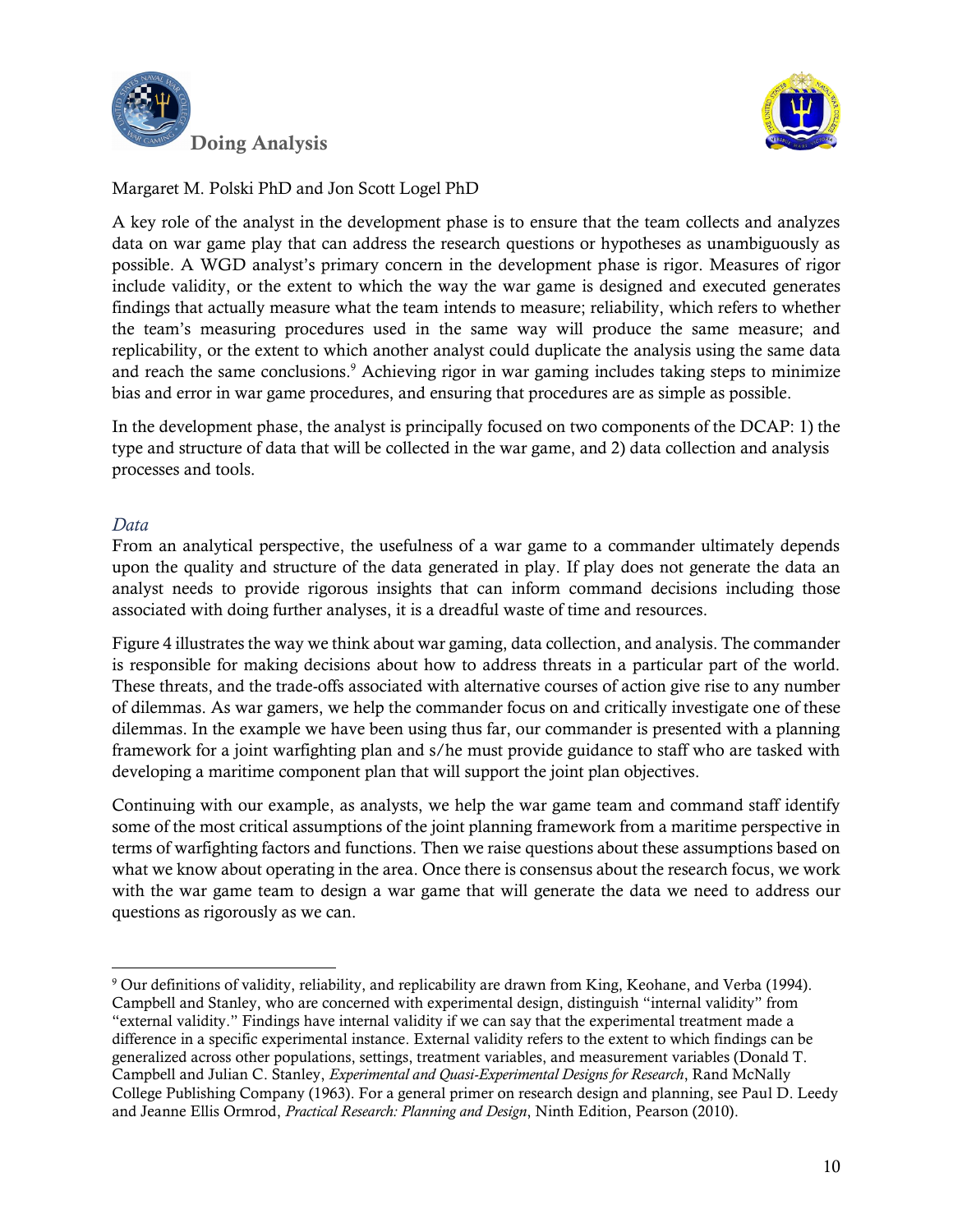



In the development phase the analyst and the war game team are thinking through the type and structure of the data we will collect from players and how we will collect these data (collect raw data), how we will analyze them once collected, and how we will clean and organize the data so that we can identify patterns (visualize) and communicate findings (report). The value of our data and our ability to use modeling, simulation, or artificial intelligence (algorithms) to help us visualize or use our data (build data products) is linked to the type of data we collect, the structure of the data, and the tactics we use to "interrogate" and archive our data. This brings us to a discussion of tools and technologies.



# Figure 4: Conceptualizing Data Collection and Analysis Planning

Source: Margaret M. Polski (2018) "A Warfighter's Guide to Analysis," War Gaming Department Working Paper WGD\_20181, U.S. Naval War College, Newport RI. April 2018

War gaming generates a great deal of data but not all are needed for analysis. Crawling through vast amounts of data is not only inefficient, it can send the unwitting analyst down rabbit holes that lead to incoherent reporting. Our rule of thumb is to collect the minimally inclusive sufficiently exhaustive (MISE) amount of data required to rigorously address our research questions and hypotheses.

# *Using Tools and Technologies*

WGD analysts have access to a number of computer-based tools and technologies that help us collect, analyze, clean, visualize, and build data products. For example, when we war game in our own facilities at the NWC, we use a custom-designed war gaming platform that automates collection of data generated by player moves, requests for information, survey responses, player communications, adjudication, and situation updates.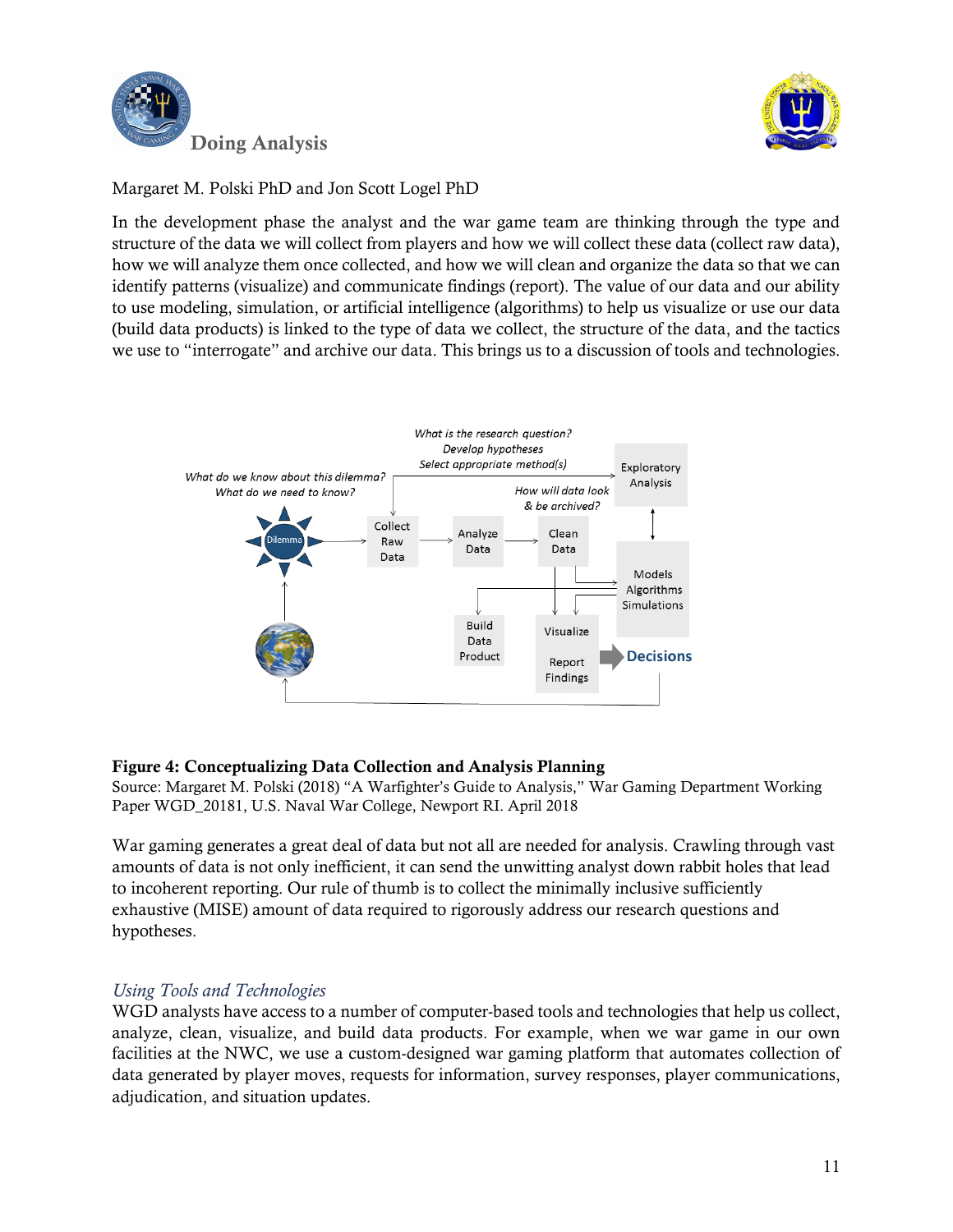



Automating data collection helps to reduce the potential for bias related to errors, omissions, and misinterpretations. It also improves the efficiency of data collection and analysis processes. In other words, properly done, automated data collection generates cleaner data, which reduces the need for additional cleaning processes.

WGD analysts also have access to a number of analytic tools that help us crawl through and interrogate our data more efficiently and with less human bias. For example, we use Atlas.ti, Analysts' Notebook, and custom-developed forms of artificial intelligence to visualize and identify patterns in our data. Similarly, we use commercial and custom-developed software tools to build data products and archive our data for future use.

In order to use our tools properly and to begin the process of developing new tools, WGD analysts use the development phase of a war game to specify data collection requirements. Table 2 provides an example of this type of specification.

| <b>DATA SET</b>              | TYPE OF DATA     | <b>STRUCTURE</b> | <b>SOURCE</b>            |
|------------------------------|------------------|------------------|--------------------------|
| <b>Briefings</b>             | Text and Images  | Structured &     | Players                  |
|                              |                  | Unstructured     |                          |
| Commander's Intent           | Text             | Structured       | Operational Cell         |
|                              |                  |                  | Leads                    |
| HHQ Guidance                 | Text             | Structured       | <b>HHQ Cells</b>         |
| <b>Operations Directives</b> | Text, Numbers, & | Structured       | <b>Operational Cells</b> |
|                              | Images           |                  |                          |
| <b>Survey Responses</b>      | Text             | Structured       | <b>Operational Cells</b> |
| Situation Updates            | Text & Images    | Structured       | Control Cell             |
| <b>Open Session Comments</b> | Text             | Structured &     | Players                  |
|                              |                  | Unstructured     |                          |
| Data Collector & Analyst     | Text & Images    | Structured &     | Players & Control        |
| <b>Notes</b>                 |                  | Unstructured     | Cell                     |

#### Table 2: Data Collection

# War Game Analysis and Testing

l

The WGD team goal for the testing phase of an analytical war game is to integrate all of the individual pieces of the war game that were created in the development phase and make sure that they 1) effectively and efficiently achieve the war game purpose and objectives, and 2) generate data that will allow us to address the war game research questions.

In the testing phase the analyst continues to build the literature review and DCAP and begins to test and refine analytic tools using sample data sets. A key role of the analyst in this phase is to identify potential sources of bias in the war gaming process and develop strategies to mitigate and control.<sup>10</sup> By bias, we mean those things that can distort or contaminate war game play, data, or analysis such

<sup>&</sup>lt;sup>10</sup> One could write an entire book on ensuring rigor in war gaming. In the space of this chapter we can only provide an overview of the way we think about and treat some of the more common issues.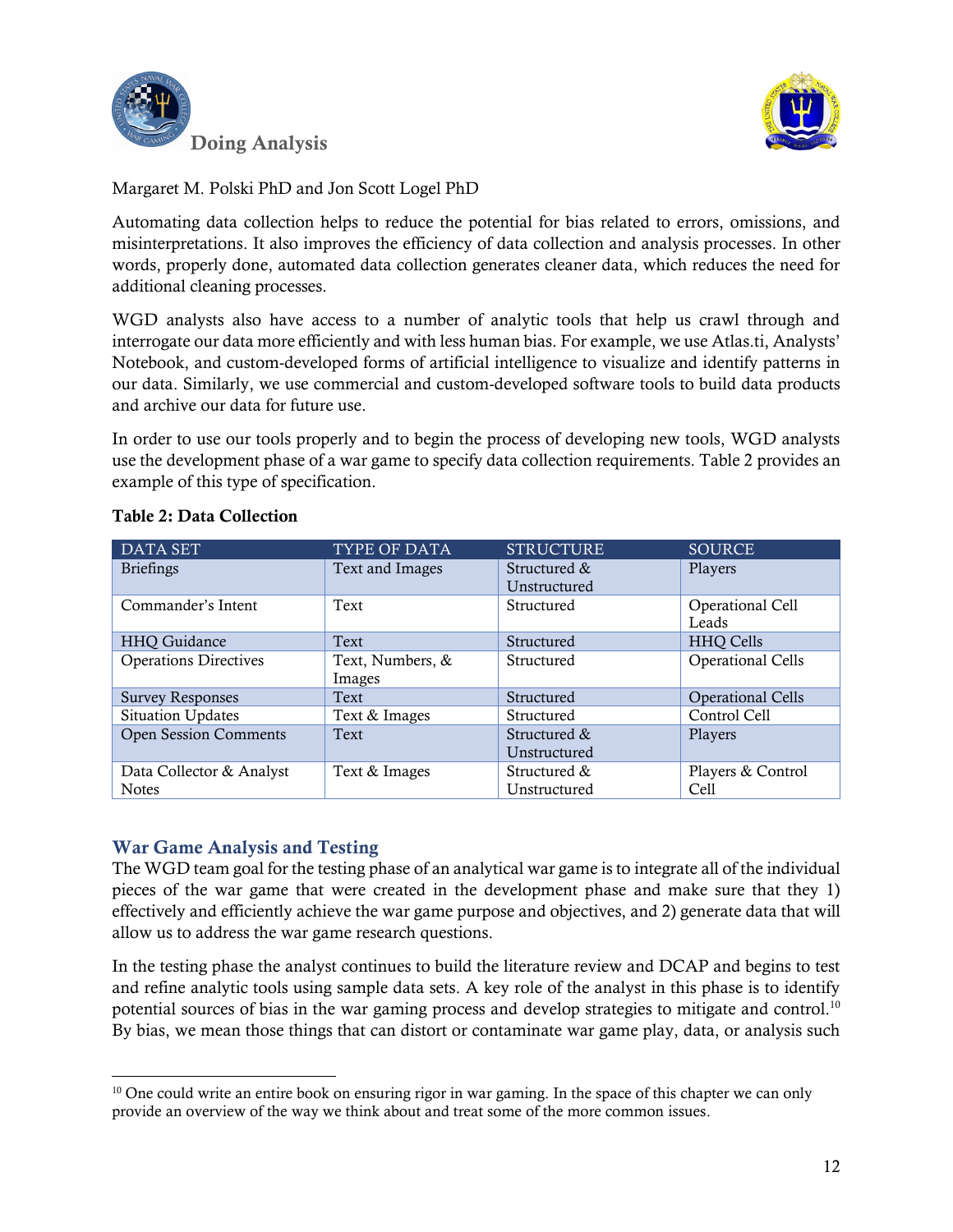



that the design is not fully executed, and the validity and reliability of the findings of the war game are significantly compromised.

Potential sources of bias in war gaming include the relative independence of the war game team, the way players are recruited, the sample of people selected to play in a war game, war game materials and presentations, participant bias, adjudicator bias, analyst and data collector bias, errors, omissions, and events. Some examples of bias include:

- Independence: Some or all of the war game team were involved in creating the products the war game is designed to investigate
- Recruiting Players: Someone deliberately recruits specific players and instructs them to shape or direct war game play
- Sample: Numbers are small, or the type of players selected and assigned to play in particular billets do not have the knowledge, skill, or experience to play in a plausible way
- Materials, Presentations, and Facilitation: War game materials, presentations, facilitator, or observer behavior provides clues about what players could or should do
- Participants: Participants do not have to respond to the actions of an aggressive adversary, they do not consistently follow the rules for play, or senior leaders or observers interject in ways that skew play
- Adjudicators: Adjudicators fail to adjudicate a player move, or interact with players as they are making decisions about their move
- Data Collectors: Data collectors analyze, interpret, misunderstand, or change what players actually do or say
- Analysts: Analysts "mine" data to confirm a particular perspective and fail to seek contradictory evidence
- Errors, Omissions, and Events: There are estimation or calculation errors in data, data are lost or omitted, or events occur that distort play

Every operations research method encounters bias: war gaming is no exception. Bias cannot be completely eliminated, but analysts are obliged to do what they can to identify sources of bias, mitigate, and acknowledge the impact on findings when it cannot be mitigated. For example, all participants – including the war game team – bring bias to the game. One of the principal values of war gaming is the ability to identify and confront warfighting assumptions and biases. The analyst's objective is to make sure that we are in fact identifying what we aim to identify and dispassionately reflecting upon the implication of these assumptions. Table 3 provides an example of how one might think through bias issues.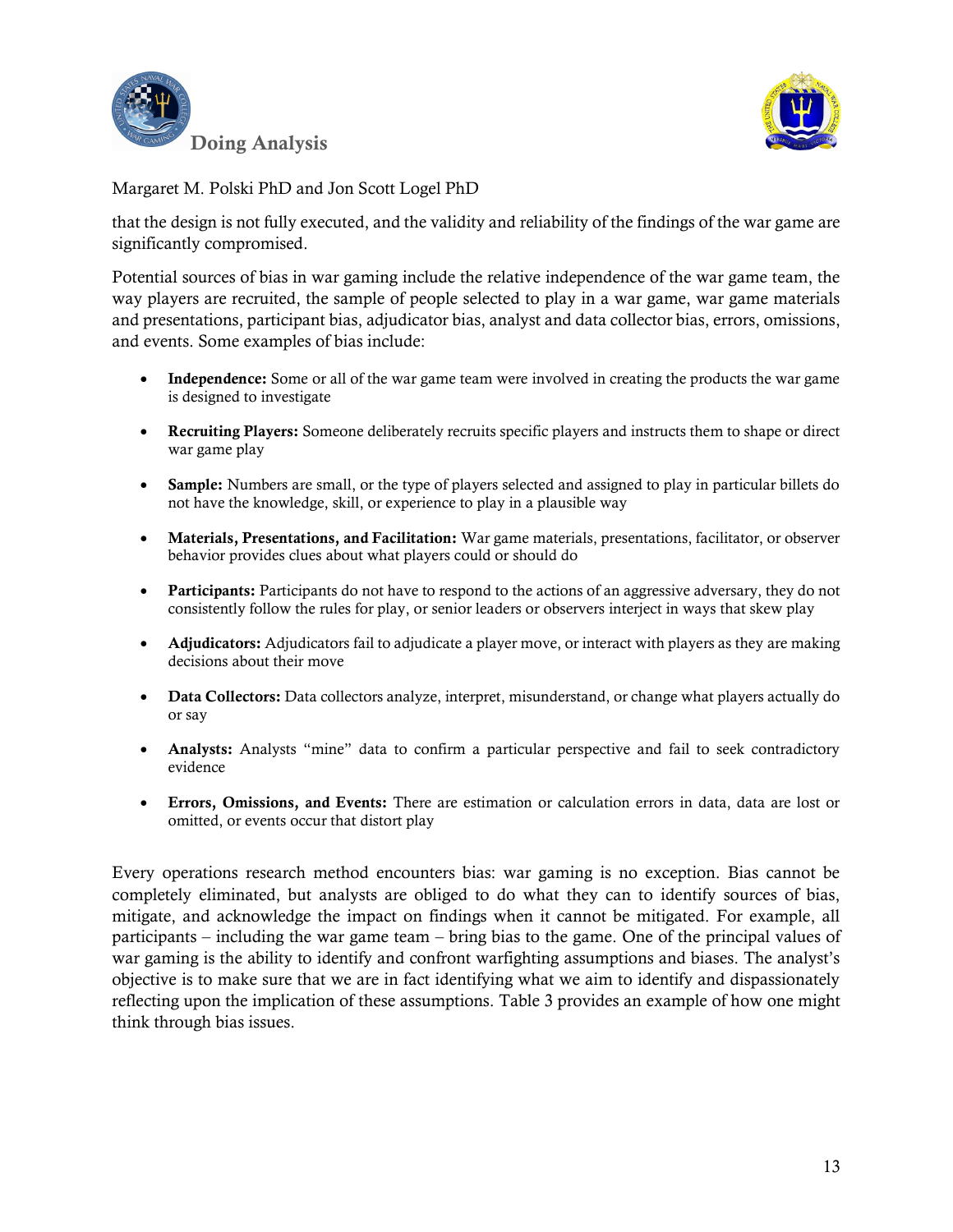



| <b>DATA</b><br><b>SOURCE</b>                                                                           | <b>CAPTURE</b><br><b>METHOD</b>                                                            | <b>PRODUCTS</b>                                                                                                                  | <b>PRIVACY</b>                   | <b>POTENTIAL</b><br><b>SOURCES OF</b><br><b>BIAS</b>                                                                                                    | <b>MITIGATION</b><br><b>STRATEGIES</b>                                                                                                                                                                                |
|--------------------------------------------------------------------------------------------------------|--------------------------------------------------------------------------------------------|----------------------------------------------------------------------------------------------------------------------------------|----------------------------------|---------------------------------------------------------------------------------------------------------------------------------------------------------|-----------------------------------------------------------------------------------------------------------------------------------------------------------------------------------------------------------------------|
| Players'<br>decisions,<br>decision<br>making<br>processes &<br>moves;<br>facilitators;<br>control cell | Game inputs in<br>game tools;<br>data collectors'<br>notes; analysts'<br>notes             | Game scenario;<br>commander's<br>guidance,<br>operating<br>directives,<br>situation<br>updates; notes,<br>images $&$<br>diagrams | Closed access                    | Sample<br>selection;<br>participant<br>bias; analyst &<br>data collector<br>bias;<br>adjudicator<br>bias; errors,<br>omissions,<br>unexpected<br>events | Providing written<br>instructions and<br>"scripts;"<br>aggressive red<br>cell; monitoring<br>& facilitating<br>play;<br>triangulating<br>analysis across<br>multiple data sets;<br>fact checking;<br>machine analysis |
| Players'<br>demographic<br>data,<br>perceptions,<br>and<br>observations                                | Survey;<br>structured<br>interviews;<br>inputs in game<br>tools                            | Survey<br>responses;<br>interview notes                                                                                          | Closed access                    | Sample bias;<br>player bias;<br>analyst bias;<br>estimation<br>errors and<br>omissions                                                                  | Structuring player<br>recruitment &<br>selection;<br>triangulating<br>analysis across<br>multiple data sets;<br>fact checking;<br>machine analysis                                                                    |
| Players,<br>facilitators, &<br>control cell<br>discussion<br>comments                                  | Player inputs<br>in game tools;<br>analyst & data<br>collector notes;<br>facilitator notes | Machine files;<br>notes, images<br>& diagrams                                                                                    | Mix of open $&$<br>closed access | Sample bias;<br>player bias;<br>analyst & data<br>collector bias;<br>errors,<br>omissions, &<br>events                                                  | Data collector<br>training $&$ super-<br>vision;<br>triangulating<br>analysis; fact<br>checking;<br>machine analysis                                                                                                  |

# Table 3: Sources of Bias and Mitigation Strategies

# War Game Analysis and Rehearsal

In the rehearsal phase the WGD team puts a group together to practice or rehearse the war game. The goal is to discover and make critical refinements before execution. The analyst participates in the rehearsal with a focus on testing surveys and other data collection tools, running analysis tools on sample data, and identifying player issues that could interfere with or bias data collection or analysis.

In the rehearsal phase the analyst finalizes the DCAP, the data collection team (DCAT), and briefing materials for the DCAT. As a part of this process, the analyst confirms the schedule for data collector training and cell assignments. Data collector orientation is usually scheduled either the day before the war game begins, or during the first morning of the war game.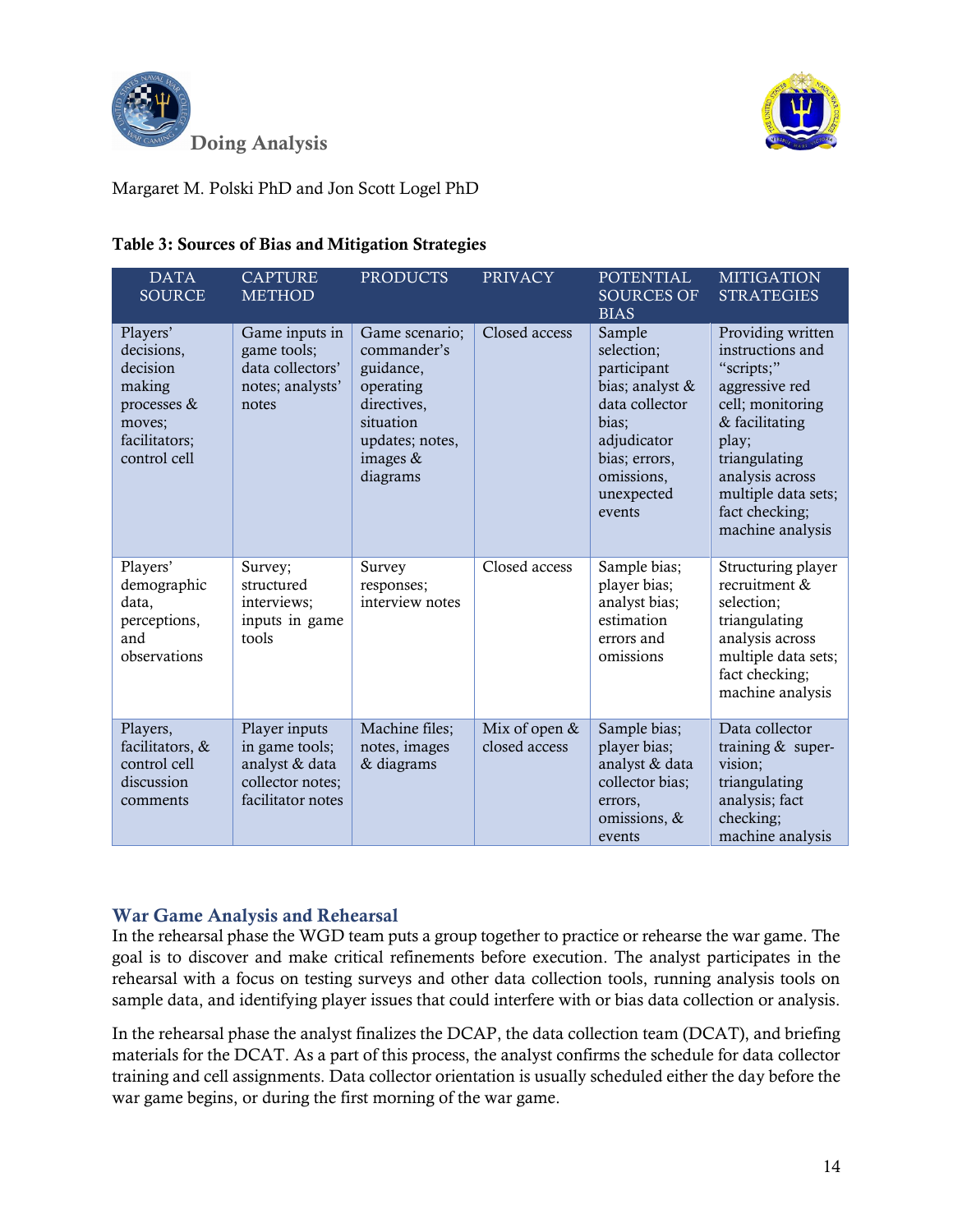



Data collectors are critical members of a WGD war game team. The WGD recruits and assigns a minimum of one data collector for each war game cell, depending upon the number of people in the cell. Data collectors observe and take notes on player activities, behaviors, and events in an unbiased way, focusing on collecting facts about the context of war game play rather than analyzing or interpreting player perspectives or behavior. Data collectors' products are used to analyze war game play and develop insights that may inform readiness, operational design, strategy, policy, or organizing, manning, training, and equipping the force.

WGD data collector orientation includes the following elements:

- Role, responsibilities, and products
- Job description and expectations
- Procedures, tips, examples, templates
- Background on the war game including the research logic map and war game guides

# War Game Analysis and Execution

During the war game, the analyst, who is part of the white or control cell, is monitoring data collection, adjudication, and control cell activities to ensure that s/he will have the data needed to address the war game research questions.

WGD analysts have two different preferences with respect to analysis and execution. Some prefer to do "dynamic" in-game analysis, which involves doing preliminary, high level analysis during war game play and detailed technical analysis after the game is executed. Others prefer to do "ex-post" or post-game analysis, deferring most analysis until after the war game is completed.

Regardless of our preferences, our reporting requirements, which we discuss in the next section, require that we must all do some in-game analysis. In our analysis we hone closely to the scientific method using primarily qualitative techniques to identify all the data relevant to addressing our research questions or hypotheses, categorizing data, interpreting data, and deriving interesting implications for senior leadership.

#### War Game Analysis and Reporting

In the final phase of our war games, the analyst pilots the ship. This phase is focused on a final technical analysis of war game data, reporting on analytic findings, and archiving war game outputs.

WGD analysts support three reporting requirements: 1) a brief "sounding" email from the commander to the CNO; 2) a "quick look" report; 3) and a final research report. As the war game comes to a conclusion, we provide the command staff with preliminary analysis that helps them support their commander in sending a sounding email to the CNO immediately following the conclusion of the war game. This email reports that the war game has taken place, describes the purpose of the war game,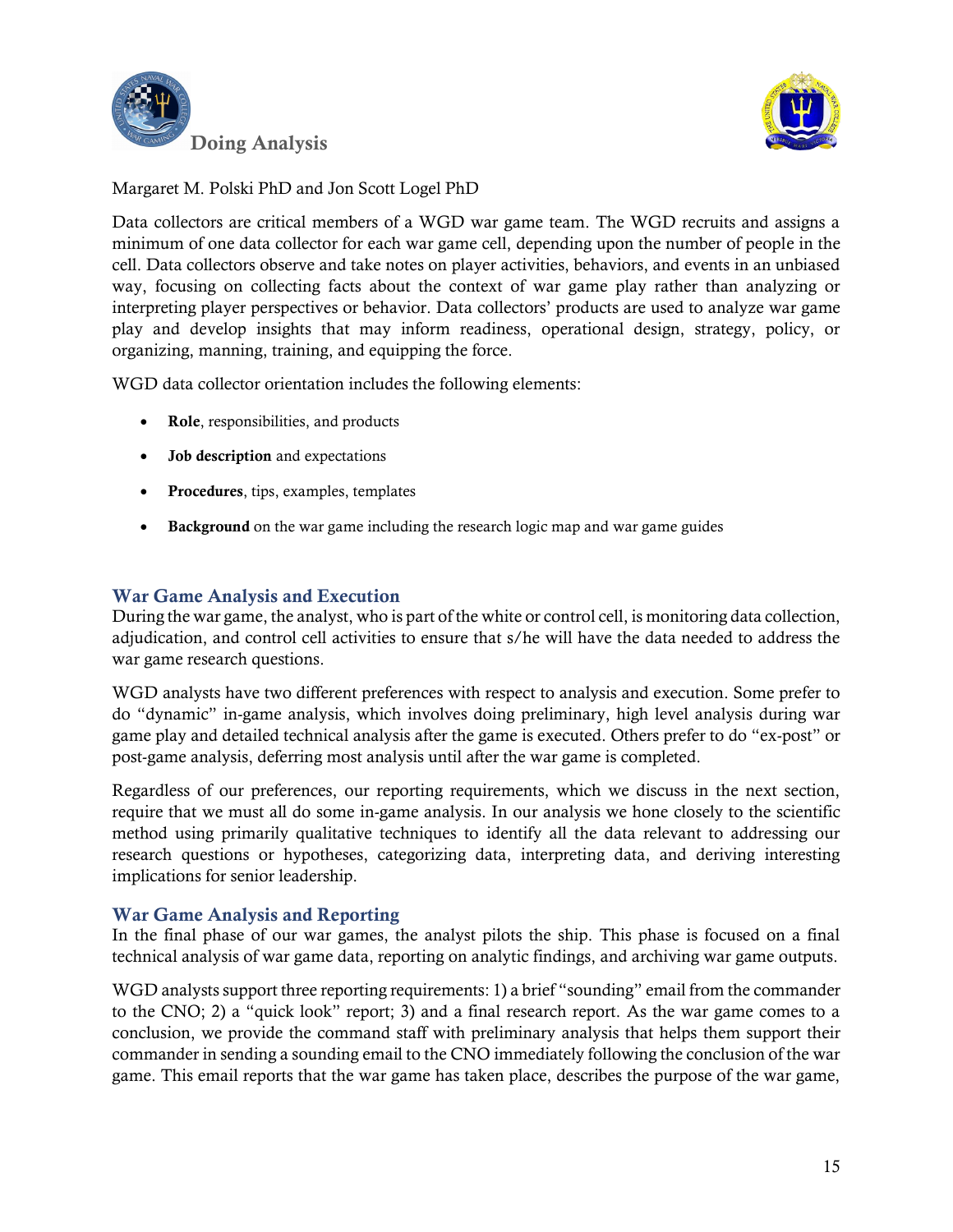



and provides a summary of execution, warfighting insights, and insights related to the commander's analytic agenda.

Following the sounding, the analyst drafts a brief 5-10 page report on the war game for the commander and staff based on a "quick look" at the data. This report, which is due 10 calendar days from the conclusion of the war game, includes principal findings and preliminary observations with respect to the research questions. It describes the commander's intent for the war game, the design, and who participated. The report briefly summarizes war game play, lists issues that require further analysis, the way forward, and caveats.

The analyst has 60 days from the conclusion of the war game to release a final research report, which the commander receives and endorses either with or without comment. Working with the team knowledge manager, the analyst organizes and archives all of the war game documents, data products, analyses, and reports on a department share drive using a standard file structure. This convention helps the WGD build and sustain its stock of war gaming knowledge and practice.

Unlike the sounding and the quick look reports, the final war game report is primarily written for a research audience. It includes an abstract and executive summary, which are condensed summaries of insights for immediate action by Navy leaders, a detailed technical analysis of the war game, and a technical appendix that contains key data products. Following is a typical outline for the final report.

Abstract Executive Summary Overview of the War Game Research Plan and War Game Design

- Research Questions and Hypotheses
- War Game Design
- Data Collection and Analysis

#### Analysis

- Background of the War Game
- War Game Play Overview A Summary of What Happened
- War Game Play Move by Move Analysis
- Flag Officer After Action Review
- Participant Survey Results
- Caveats and Biases

#### Conclusions

Technical Appendix Index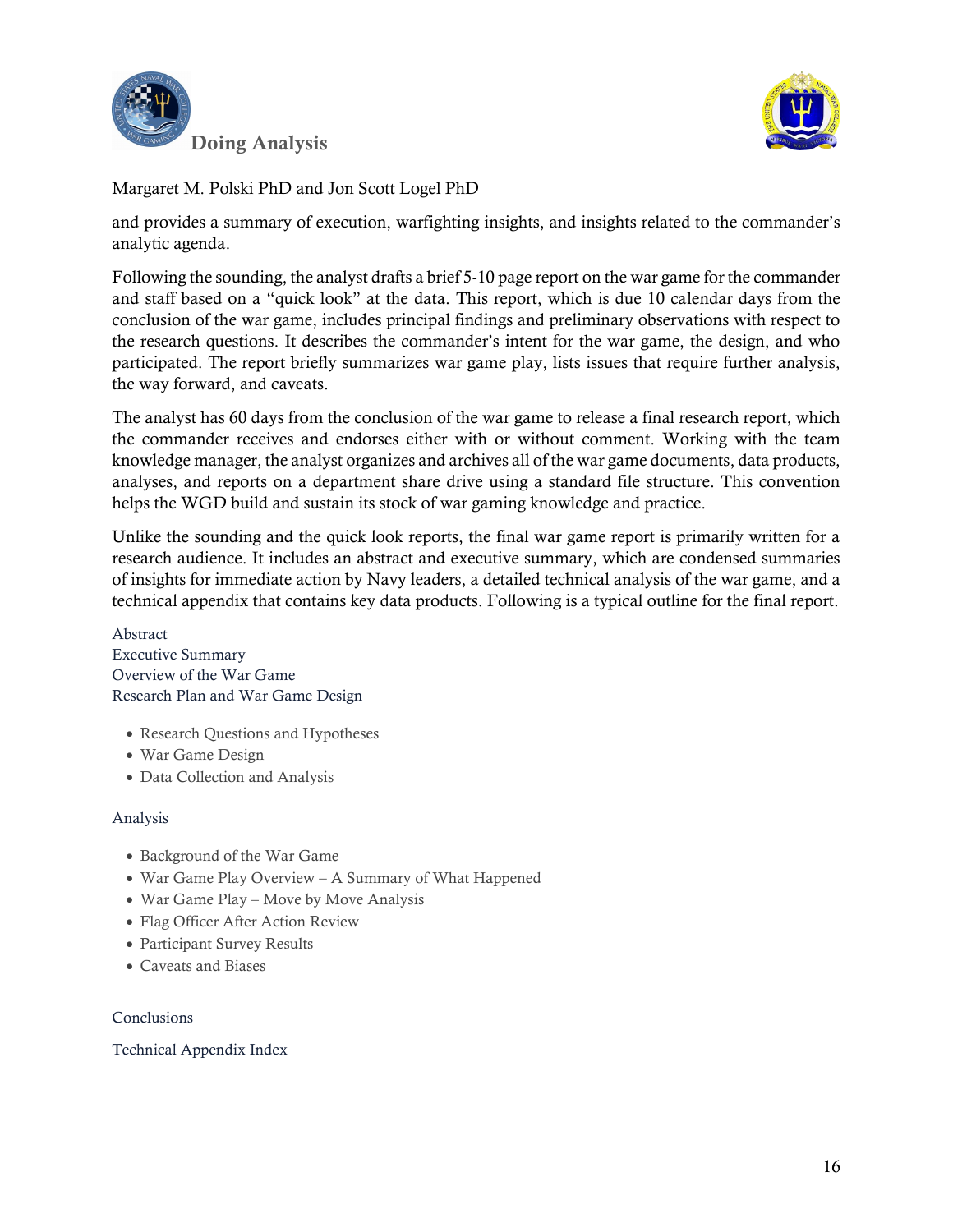



# Summary

As analysts in the U.S. Naval War College War Gaming Department we have the good fortune and privilege to build on over 130 years of analytical war gaming practice. We stand on the shoulders of some truly great strategic thinkers who developed a capability that has helped the U.S. Navy prepare to fight and win when called to do so.

This paper provides a brief overview of how we approach analysis when we war game, which is summarized in Figure 5. From this overview, three key points emerge:

- 1. By definition, an analytical war game requires that analytic activities are integrated into all phases of war gaming: An analyst's work begins before the tasking phase and continues after the war game executes until a report is produced, disseminated, and archived
- 2. Most analytic activities are not confined to a single phase and are not performed sequentially: they continue to evolve and are performed in parallel fashion across war gaming phases
- 3. War-fighting is a complex challenge that is very difficult to investigate hence the best analysts are humble skeptics who are willing to acknowledge the limits of their work.



# Figure 5: Nesting Analysis in War Gaming

Source: Jon Scott Logel (2018) "Analysis Up Front: Planning and Managing War Game Analysis," Presentation for the NWC International War Gaming Course, June 2018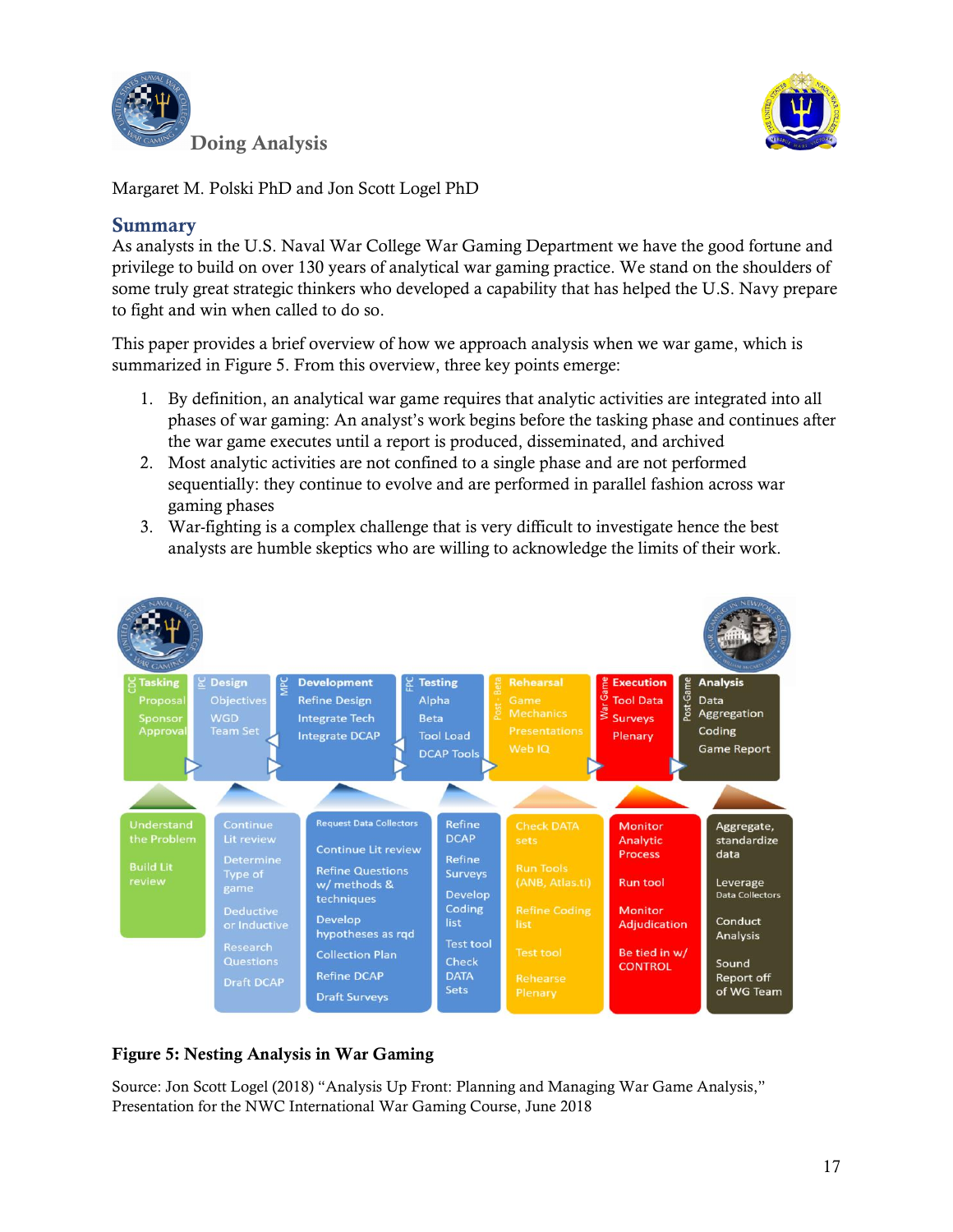

l



Margaret M. Polski PhD and Jon Scott Logel PhD

Operations research communities are rife with - and often thrive upon - controversy and competition. Every war gamer we know has been called upon to explain or defend their methods in comparison to other, more formal methods of investigating warfighting problems such as modeling, virtual simulations, exercises, and experiments. However, our most interesting war-fighting challenges, such as jointly fighting peer and near peer adversaries in a global political and economic system with four domains, are messy and difficult to investigate. No method, including war gaming, can generate perfect analytical rigor: these are ideal standards, not minimum thresholds.

While WGD analysts work hard to ensure that our war games produce findings that senior leaders can rely on along with other analyses to ensure warfighting readiness, we know that our analyses have strengths and limitations for decision-making. We believe that all military operations researchers including war gamers ought to acknowledge the limits of their analyses and provide estimates of rigor in their briefings and reports: If there is nothing else that you take from this paper, we urge you to consistently estimate the rigor of your analyses. The text box provides an example of how we handle this in our war gaming reports. $11$ 

<sup>&</sup>lt;sup>11</sup> See page 5 and footnote 9 for definitions of validity, reliability, and replicability. By "reasonable person" we mean that a reasonable person would be able to use the findings to make decisions or take action that could address the purpose and objectives of the war game.